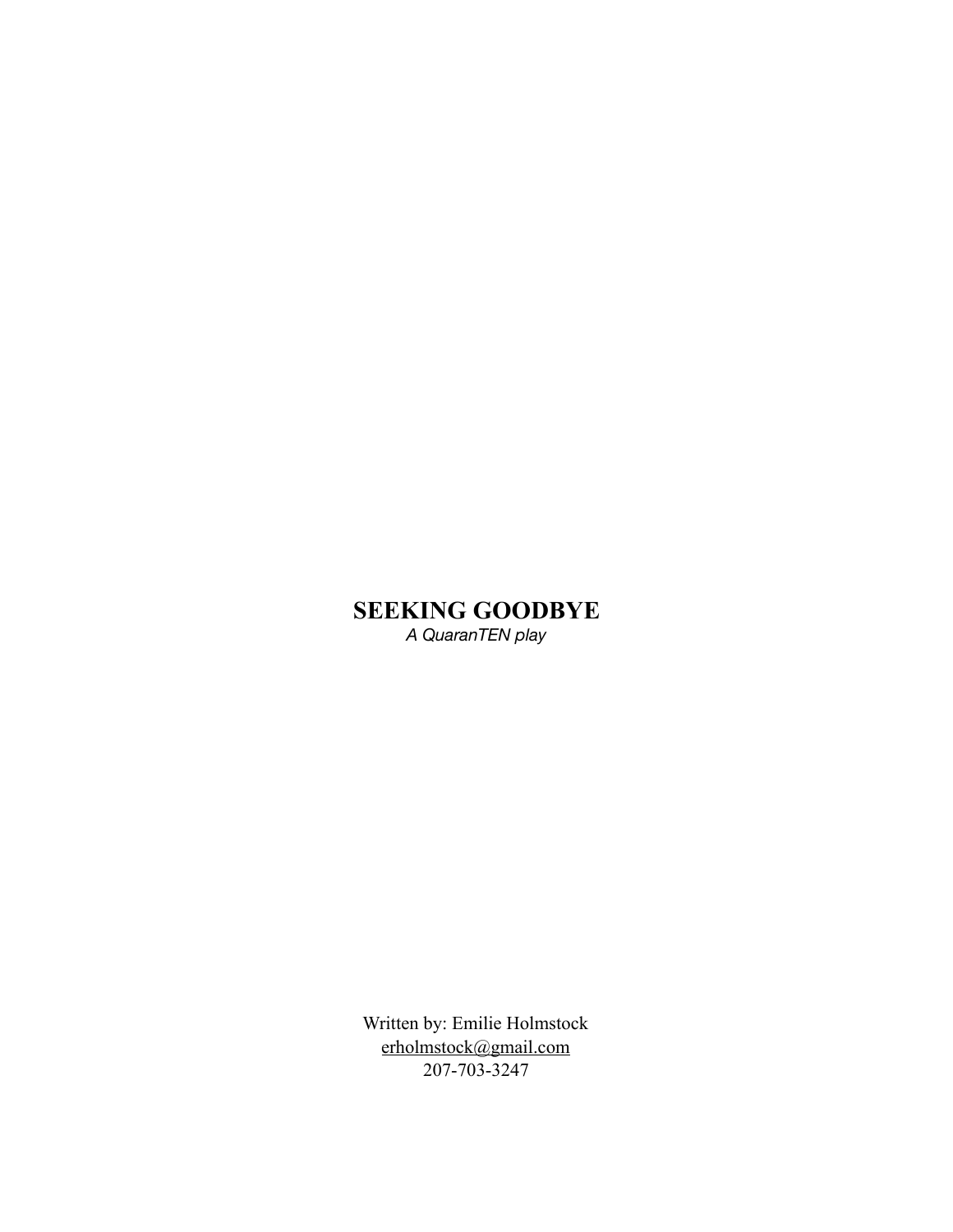## **CHARACTERS**

| <b>HILDA</b>   | 30s, any ethnicity, womxn identifying, Abigail's Mother                                                                              |
|----------------|--------------------------------------------------------------------------------------------------------------------------------------|
| <b>DESTINY</b> | 30s-50s, any ethnicity, womxn identifying. Perhaps an Angel, perhaps an<br>imaginary friend. Exact identity should remain ambiguous. |
| ABIGAIL        | 7, any ethnicity, female identifying. Hilda's daughter.                                                                              |

# **SETTING**

A Kitchen anywhere in the United States.

# **TIME**

The Present, give or take a month.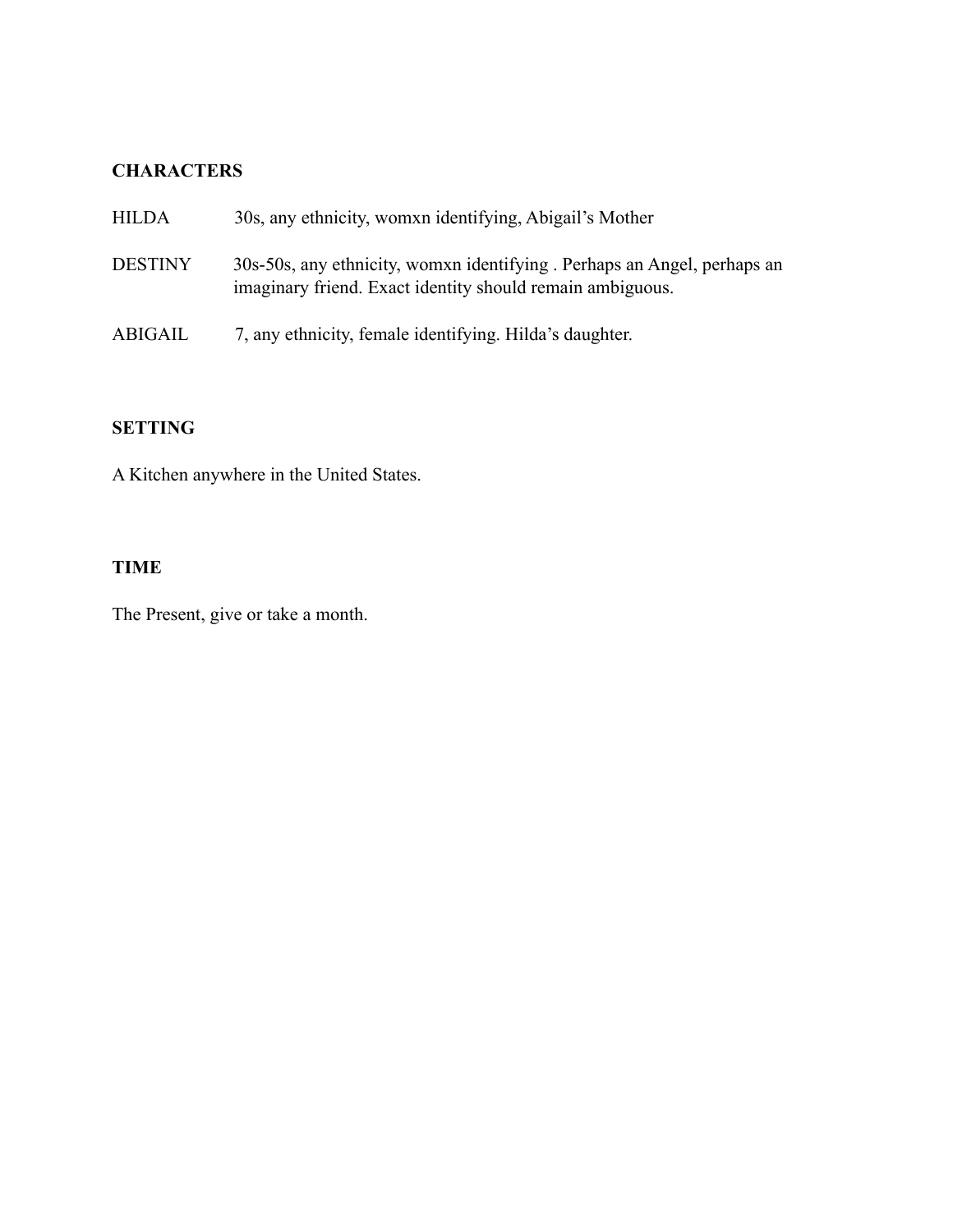Note: In line stage directions are indicated with italics and brackets. Narrative stage directions are offset.

> *Lights up. HILDA stands at an island in the kitchen. She is preparing a meal. This is a familiar action, she does not look up. We watch her for a few moments. Her actions begin to slow. DESTINY enters from somewhere you would not normally expect to see a person arrive. It could be a cabinet, the fridge, or the audience itself.*

#### DESTINY

What do you need?

HILDA Why are you here? *[A pause. It is unexpectedly heavy]* Why are you here?

#### DESTINY

**HILDA** 

I'm here to help.

Help? With what, exactly?

DESTINY

What do you need?

*HILDA sets down the utensils she has been working with abruptly. She is frenzied, but still composed. She moves throughout the kitchen to busy herself but completes no tasks. DESTINY does not move throughout the scene, but is following every move HILDA makes. Childish laughter is heard offstage. Lights shift. Enter ABIGAIL.*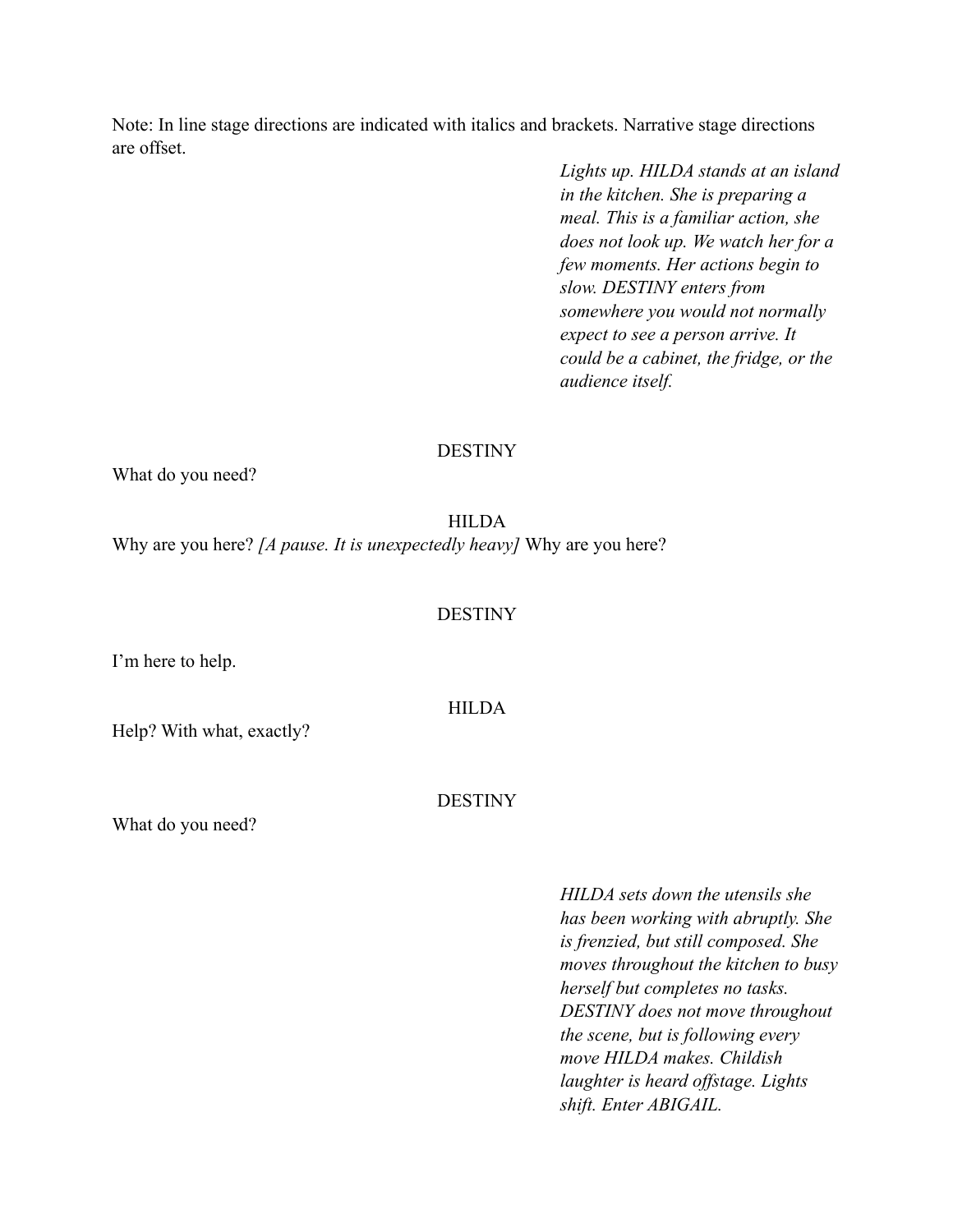#### ABIGAIL

Mommy, I want to go outside!

#### **HILDA**

I know, baby, but you already went outside once today, remember? We can't go out again, it's not safe.

> *HILDA remains standing where she was before ABIGAIL enters. She hesitates to enter the memory. Slowly as the dialogue continues she moves to join Abigail in the past.*

## ABIGAIL

But I want to *play.* Charlie said his daddy lets him go outside and ride his bike three whole times each day. Yesterday Charlie says they even went for a walk. Please, Mom, can I go play?

#### HILDA

I'm sorry, Abby, it's just…why don't you think of a game for us to play inside? We can even use the pink ball!

#### ABIGAIL

But you said the pink ball was only for outdoors so I don't break stuff, 'member?

#### **HILDA**

Well, today is special.

### ABIGAIL

It is?

#### HILDA

Yes it is! *[she nods, and gives chase to ABIGAIL, catching her and wrapping her up with hugs]*  Today will be Indoor-Outdoor day! I'll clear out all of the stuff from the living room, and we'll bring outside in here tonight. How does that sound?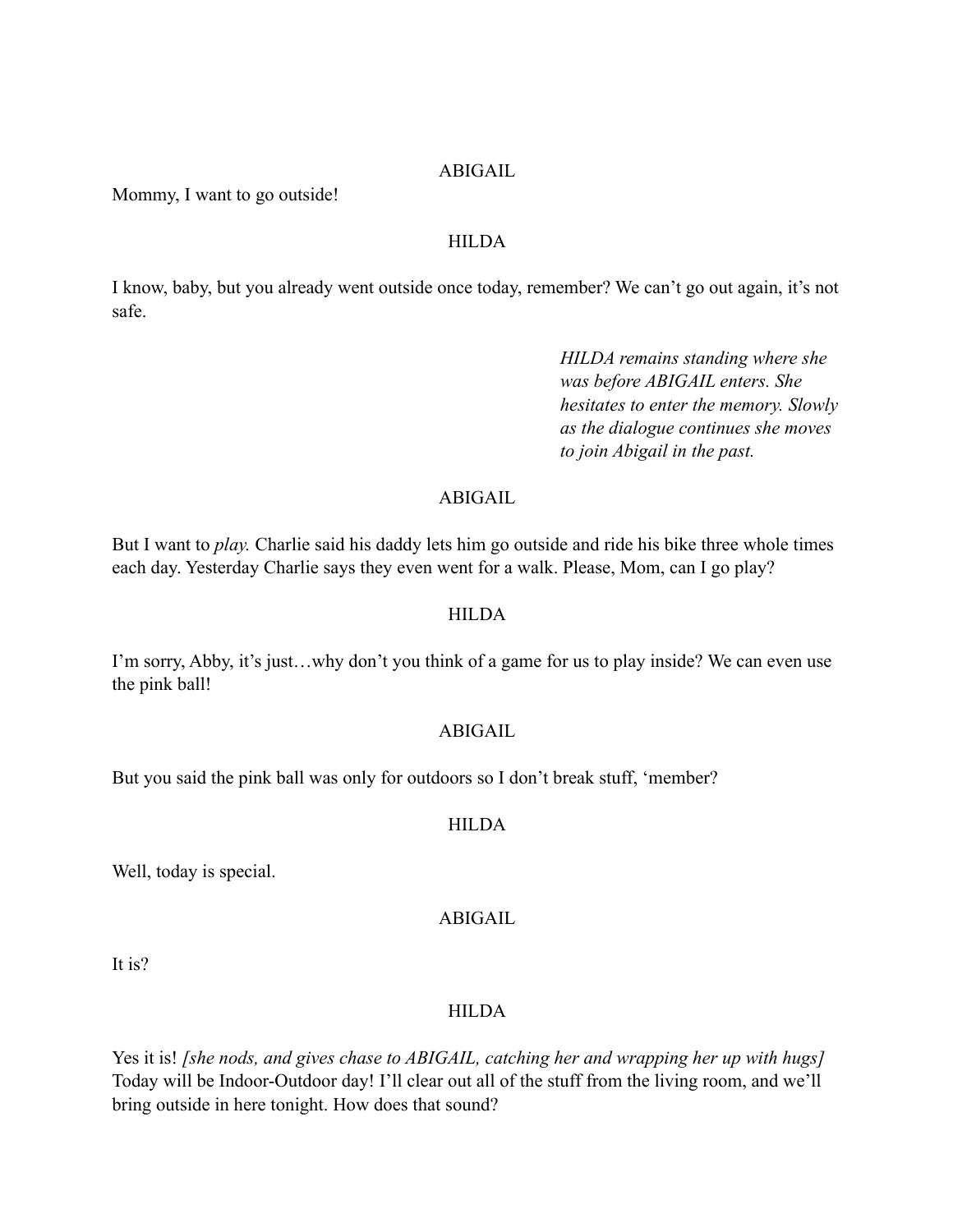#### ABIGAIL

Do I get a special dessert, too?

#### HILDA

Of course!

#### ABIGAIL

Okay. We can do outside in here today.

## HILDA

That's my girl. *[HILDA pauses suddenly, panicked.]* Abby, when did Charlie tell you his dad lets him go outside and ride? Abby? Abigail, listen to me, this is important. When did you talk to Charlie?

> *Frustrated HILDA returns to the kitchen Island. Abigail disappears as quickly as she came. Lights shift.*

#### **DESTINY**

I'm here to help you. What do you need?

### **HILDA**

I don't know.

#### **DESTINY**

Can I help you with dinner? You've been on your feet all day, I can help.

### **HILDA**

No…no, I like cooking, it gives me something to focus on. Something to do. I need something to do.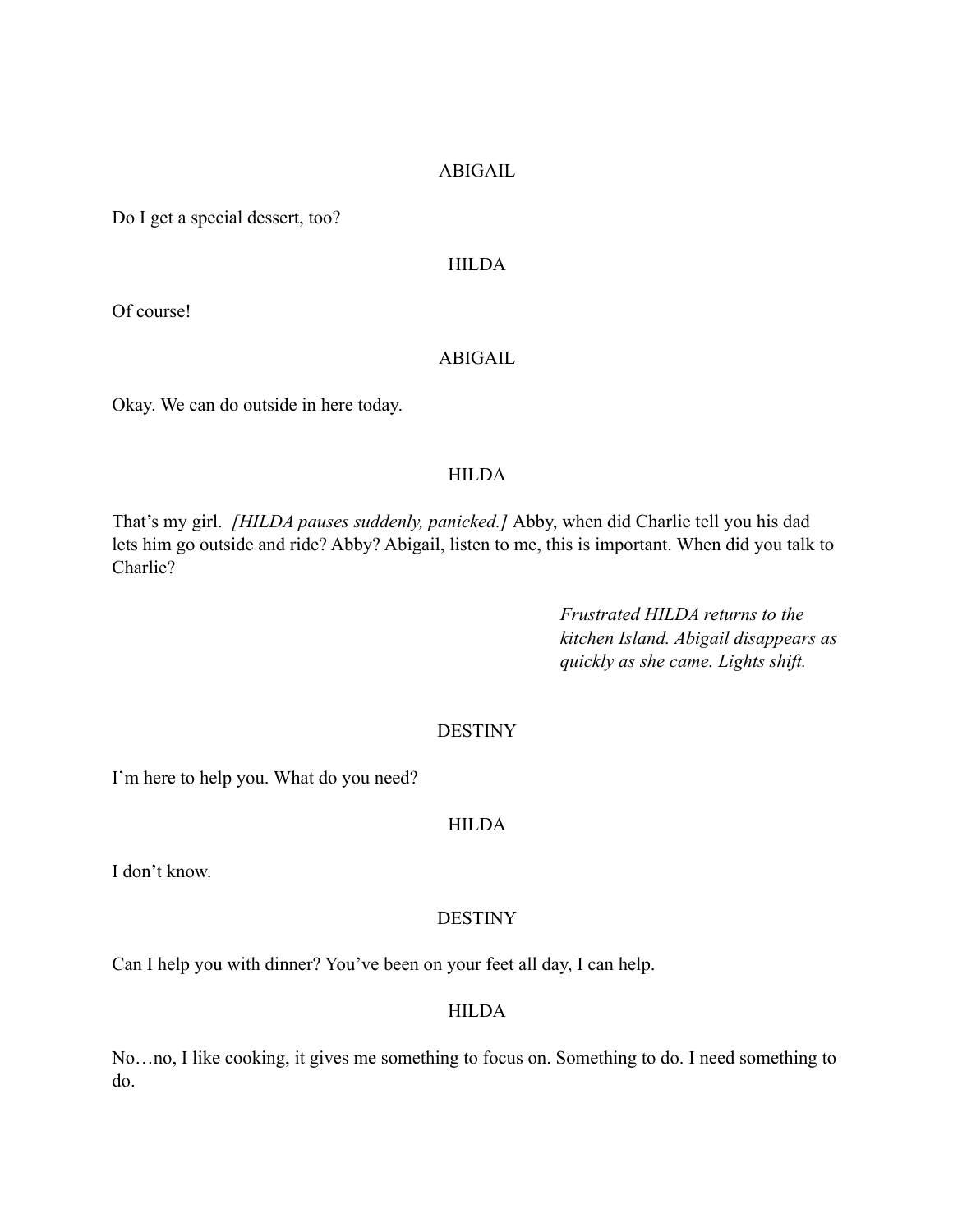#### DESTINY

Do you want to talk about it? I can sit here and listen. It's good to talk, it's healthy.

## HILDA

Don't use that word in this house.

#### DESTINY

Alright, then it's…beneficial.

#### **HILDA**

I want to see her. Can you help me with that?

#### **DESTINY**

You know that's not possible.

#### HILDA

Then why are you here?

#### **DESTINY**

To make sure you know that it isn't your fault.

*A pink ball rolls into the kitchen from offstage. HILDA tracks it as it rolls, and moves to retrieve the ball. As she grabs it, ABIGAIL runs into the kitchen. Lights shift.* 

### ABIGAIL

Mommy, I want to go outside outside. We've had outside in here too many days. I won't leave the yard, I promise.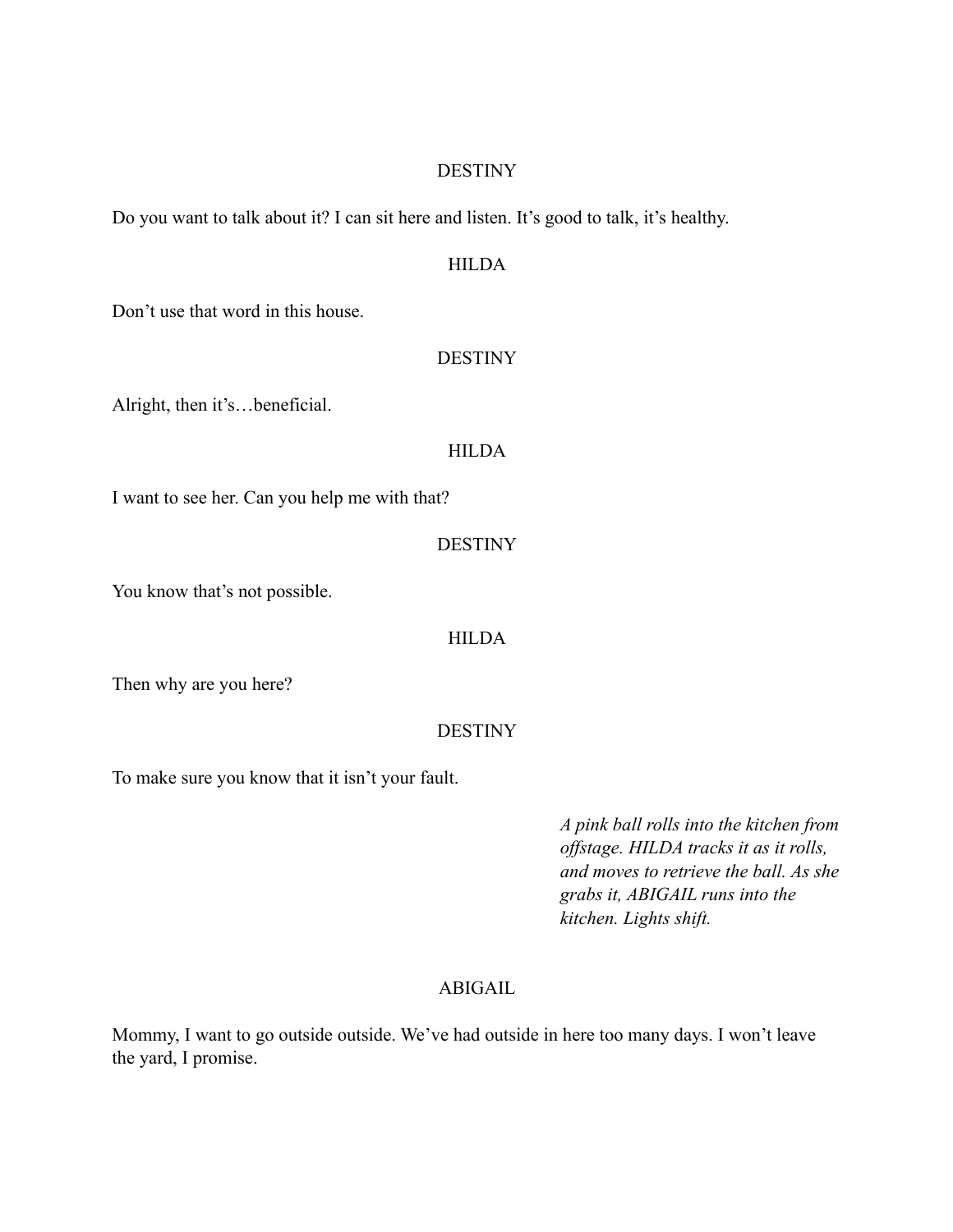### **HILDA**

Abby, I don't know how many times I have to say this, but you can't go out there. Don't give me that look,I know it's unfair, but I promise you it's for the best.

#### ABIGAIL

Even just for a little while?

#### **HILDA**

I'm sorry, baby, I am. But you can go outside when all of this is over, I promise. We'll spend endless hours out there.

### ABIGAIL

But Charlie…

### **HILDA**

I know you miss Charlie, Abby, but I can't risk it. I can't risk you.

### ABIGAIL

But...it's not a risk. It's the backyard. I've been in the backyard tons of times, Mommy, 'member?

### HILDA

I know, baby. It's just…it's different right now. Remember how I explained about the virus? How it's making a lot of people really sick? *[Abigail nods]* Well, we have to stay in right now so that we can squash the sickness. It's like…it's like a really big game of hide and seek, but the whole world is playing. We stay in here and the virus can't find our hiding spot. Does that make sense?

### ABIGAIL

Is that why the virus found Charlie? Because he was outside and didn't find a good hiding spot?

### **HILDA**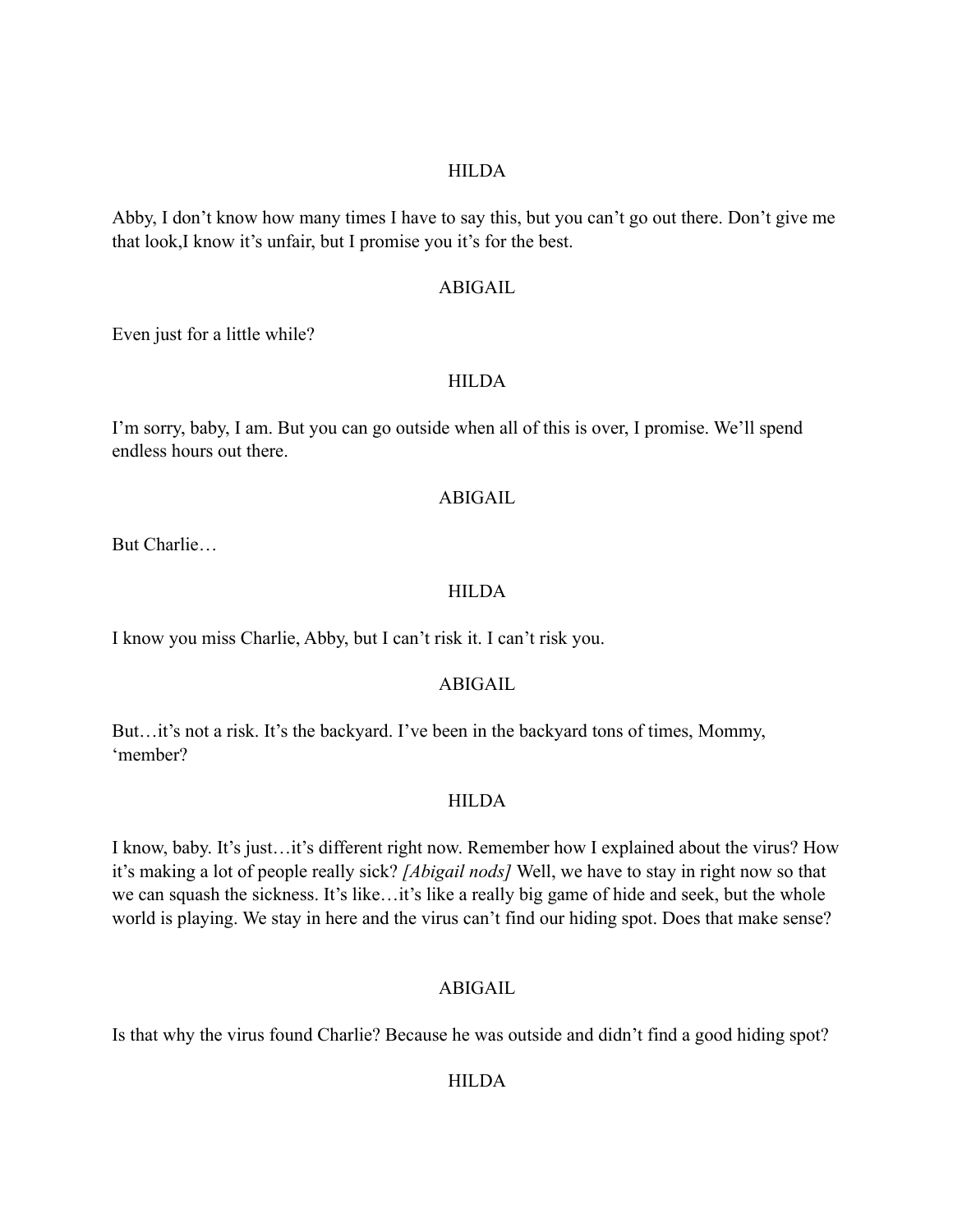What do you mean the virus found Charlie? Abigail is Charlie sick?

## ABIGAIL

He has a cough.

## HILDA

Abby, baby, listen to me, this is very important. How do you know Charlie is sick? Have you seen him?

> *Hilda begins to repeat the last question over and over with growing fear. ABIGAIL begins to cry and runs out of the room. HILDA walks back to the table and sits, head in hands. Lights shift.*

## **DESTINY**

Hilda? Hilda? Did you hear what I said? It's not your fault.

## **HILDA**

Of course it's my fault. I'm her mother. It's my job to protect her. I thought I was protecting her.

## DESTINY

You were. You did everything you could.

## **HILDA**

Did I? I kept her inside, I kept her home, but I didn't watch her. Not every second. I still had to work, there were meetings, I was tired, it was too much. At some point I didn't watch her and then…

## DESTINY

And then? Say it, Hilda, it's okay.

### **HILDA**

And then she got sick.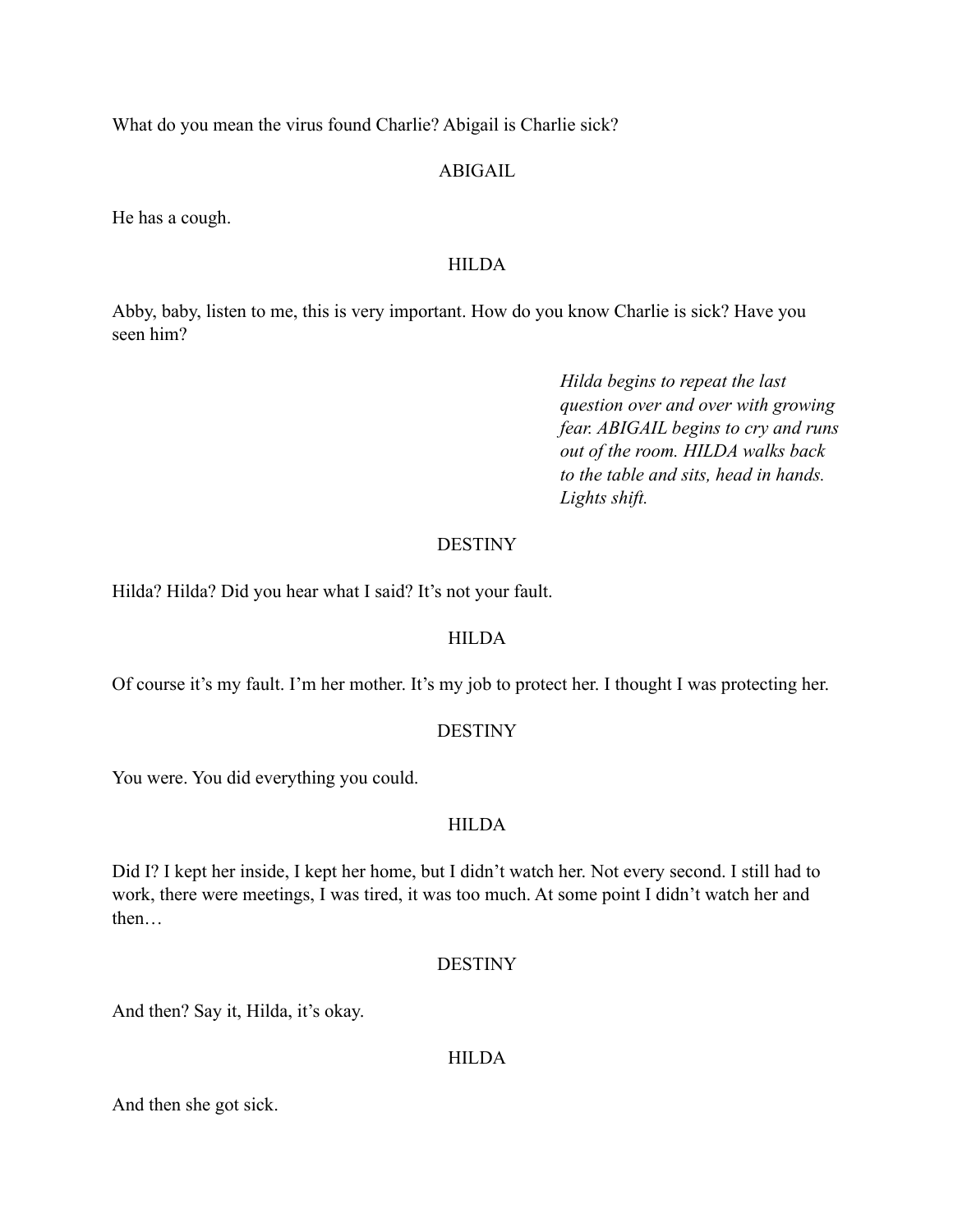*Hilda stands up and walks back to the Kitchen Island. Abigail walks in slowly, tired. Lights shift.* 

## ABIGAIL

Mommy?

### HILDA

Yes, baby?

### ABIGAIL

I don't feel good.

### HILDA

What's wrong? What doesn't feel good?

#### ABIGAIL

My tummy, and there's a tickle in my throat.

#### HILDA

I… *[She takes a breath, trying to push back panic.]* Okay, sweetie. Why don't you go upstairs to bed and I'll get you some broth and ginger ale. Does that sound good?

## ABIGAIL

Yeah.

### HILDA

Okay, baby, go upstairs. I'll be up in a minute, okay?

## ABIGAIL

Mommy? I'm sorry.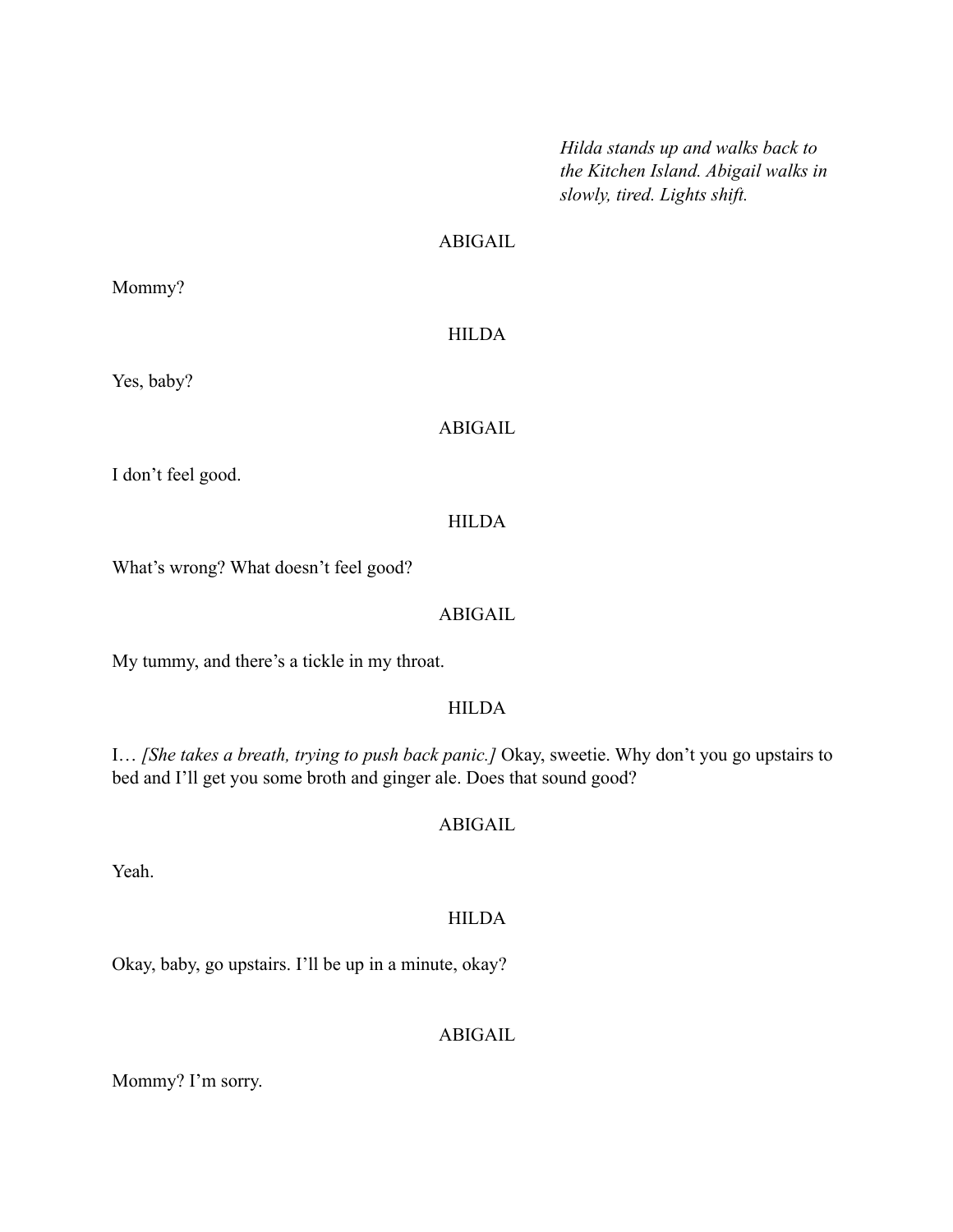#### **HILDA**

Oh, honey, what are you sorry for?

## ABIGAIL

Going to see Charlie outside…I just wanted to go play in the yard. But I forgot we were playing hide and seek. I didn't hide good. I'm sorry, Mommy.

#### **HILDA**

Oh, no, Abigail, it's not your fault. Shhh, it's not your fault.

*Hilda rushes to Abigail and comforts her. Abigail begins coughing. Both mother and daughter stand in an embrace as Hilda begins to cry. As the coughing subsides, Hilda kisses Abigail on the head, and Abigail moves to go to her room. Lights shift.* 

#### **DESTINY**

It's not your fault.

#### HILDA

So you've said. That's what everyone says, but if it isn't my fault whose is it? Charlie's? Am I supposed to blame an eight year old little boy?

#### **DESTINY**

It's no-one's fault, Hilda, it's a virus. You did everything you could.

### **HILDA**

I should have watched her better. I should have cancelled my last meeting, it wasn't necessary, I could have moved it to next week, or I could have…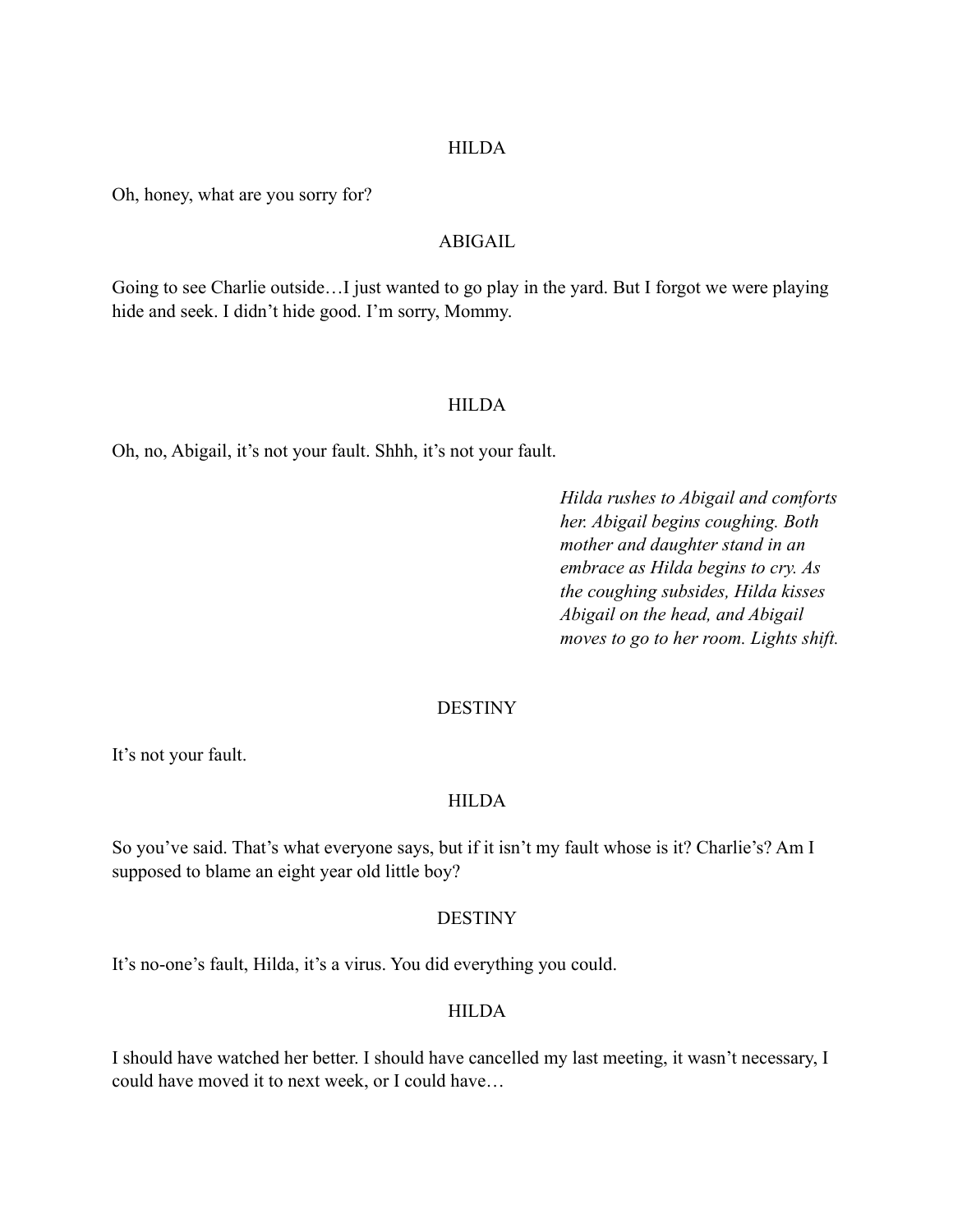#### **DESTINY**

You could have what, Hilda? You're not a superhero. You're a mom.

#### **HILDA**

And mothers are supposed to *protect* their children! And I didn't do that. I didn't even notice when she wasn't feeling well. She had to tell me. How did I not notice she was getting so sick? It happened *so* fast, but I should have seen it...I should have...and now she is all alone. She is alone in a hospital fighting for her life, and I can't be there. I can't protect her, and all I can think about is how she is laying there wondering where I am. I couldn't even get her to understand why she couldn't go outside, how is she going to understand why I'm not there? How...how...

> *HILDA collapses on the floor. She picks up the pink ball and hugs it to her chest, crying. DESTINY looks on but does not move. HILDA's voice breaks as she tries multiple time's to get out the next question.*

### HILDA (cont)

How..how…will she know that I love her?

*A long pause.* 

### HILDA (cont)

She's on a ventilator now. I keep trying to picture it…but I can't do it. She's so small, you know? She's just so tiny, and they have her hooked up to all of these machines, and there's nothing I can do. They call once a day, the Hospital, to update me, but the calls are getting shorter. They're so busy. This morning the Nurse told me to not expect a call unless something changed for the worse…how fucked up is that?

> *DESTINY stands up and crosses the room. She is unexpectedly overcome with emotion, and takes a moment to compose herself.*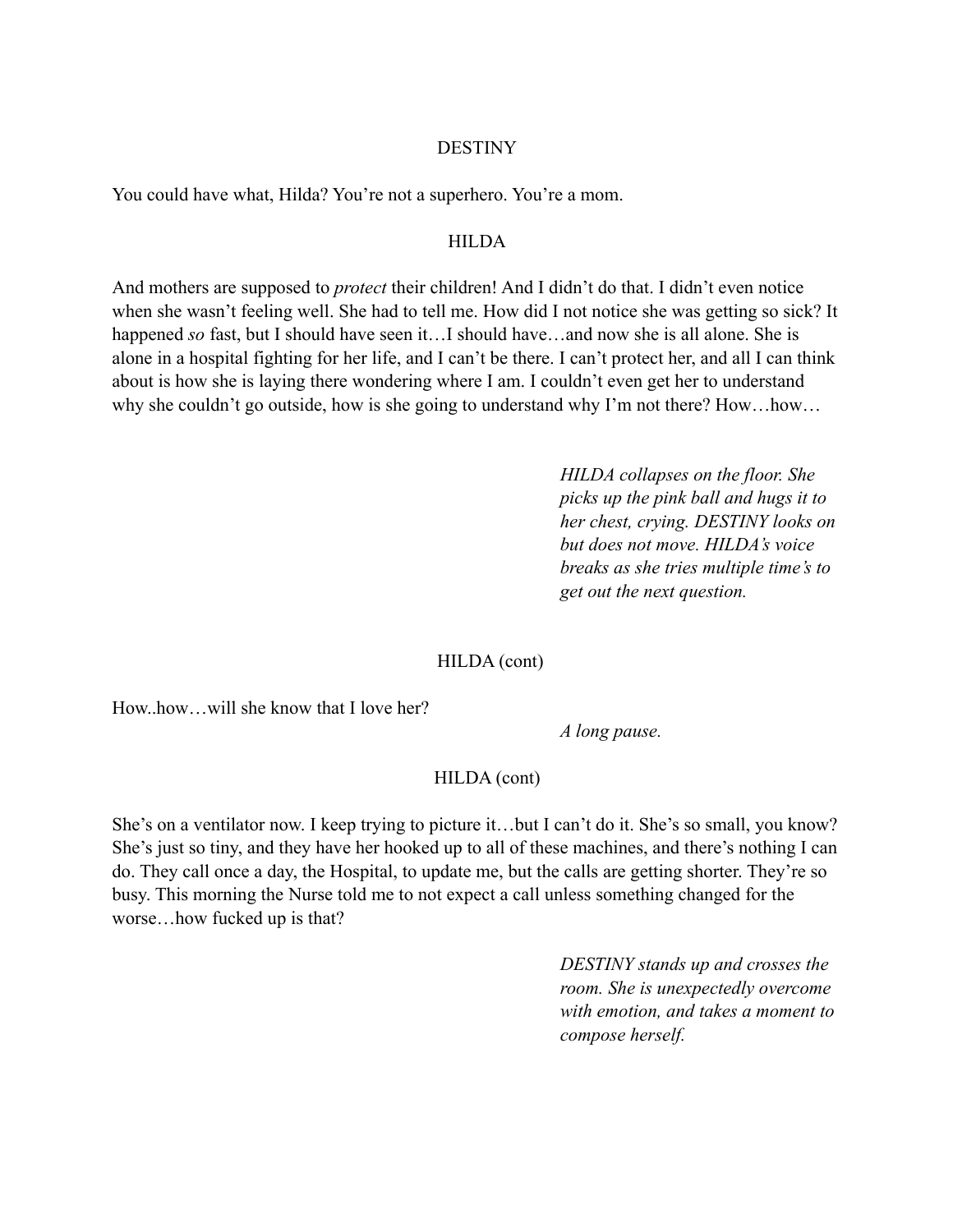### HILDA (cont)

I just keep thinking about getting that call. About all the people who already got that call, all the people who won't get a chance to say goodbye. What if…what if I don't get to say goodby? Oh, God, what if I don't get to say goodbye!

> *HILDA begins to grow hysterical. DESTINY places a hand on her shoulder. HILDA looks up, and her breath catches. Light shift, but not to the past, and the room takes on an ethereal glow. Somehow the light seems to come from DESTINY herself.*

## HILDA (cont)

Why are you here?

## DESTINY

To give you what you need.

### HILDA

I told you I don't know —

## **DESTINY**

Yes, you do Hilda. Tell me what you need.

## HILDA

I need…

**DESTINY** 

Go on. It's okay.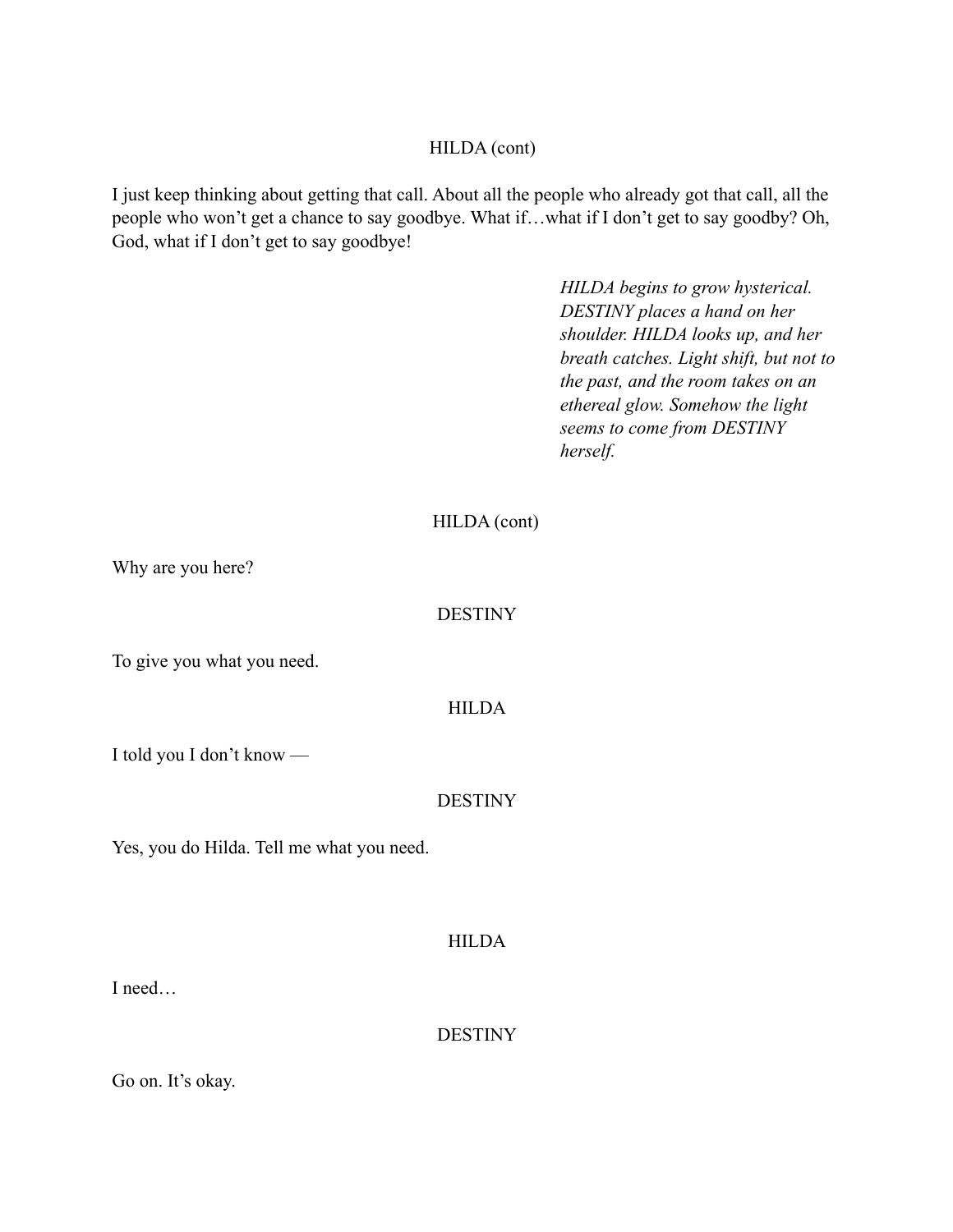### HILDA

I need…I need to be able to say goodbye. Oh God. Oh…that's why you're here isn't it?

#### DESTINY

Yes.

### HILDA

So I can say goodbye?

### DESTINY

Yes.

## HILDA

But that means…No, god please….no…she's just a little girl I can't…I can't….I'm her mother. I can't say goodbye…I can't.

## DESTINY

It's okay, Hilda. It's going to be okay. Are you ready?

### HILDA

What?

DESTINY

To say goodbye.

### HILDA

No. No, I'm not…I'm not ready.